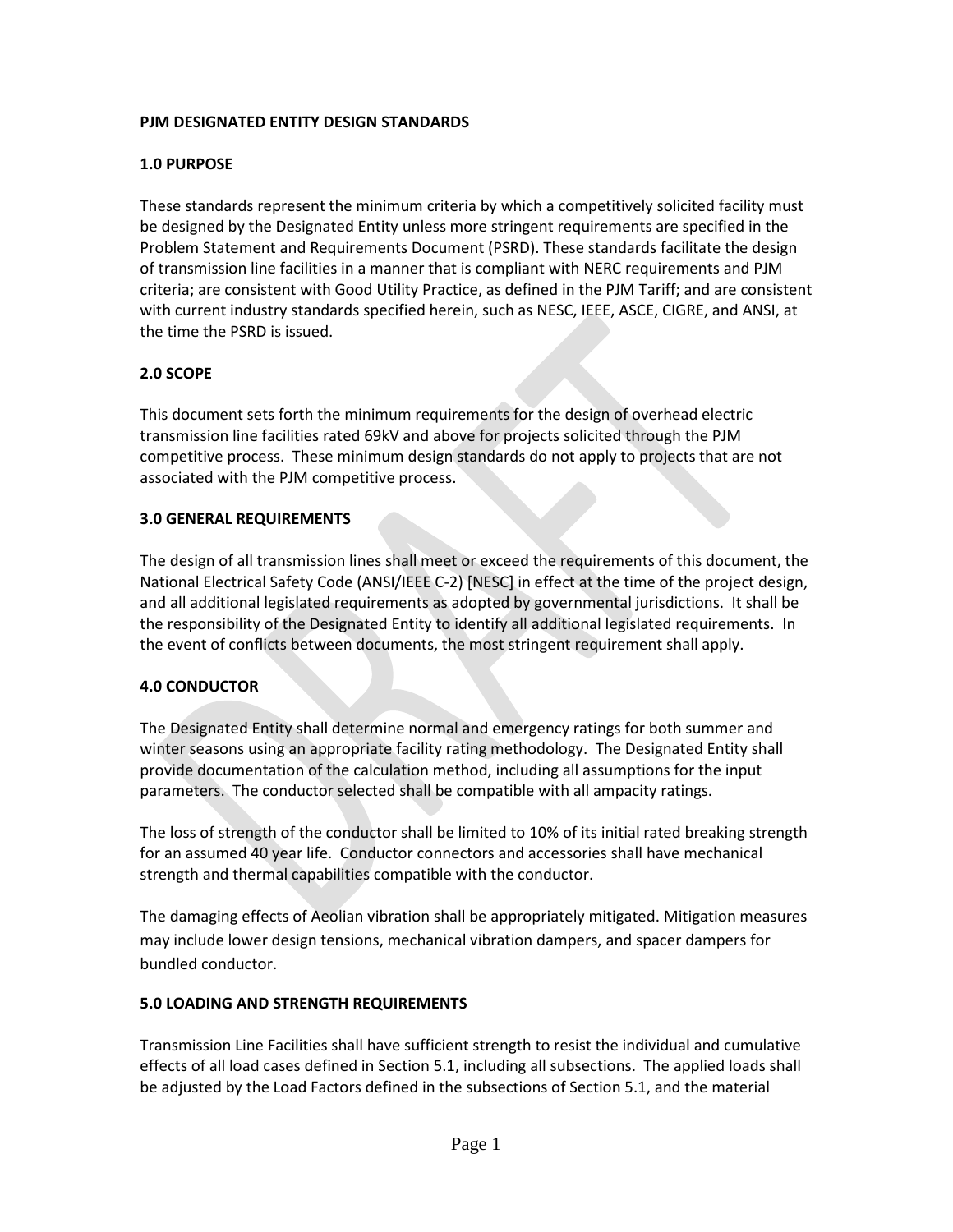strengths shall be adjusted by the material strength reduction factors specified by the applicable governing industry publications referenced in Section 5.2.

Transmission Line Facilities include all supporting structures, conductors and other wires, insulators, hardware, and foundations.

#### **5.1 Design Load Requirements**

All Transmission Line Facilities shall be designed to withstand the independent load cases defined in Sections 5.1.1 through 5.1.7. The effects of gravity, wind, ice, wire tension, construction, and maintenance loads shall be included as applicable.

## **5.1.1 Legislated Loads**

**5.1.1.1** Transmission Line Facilities shall be designed to resist the loading conditions defined in Rules 250B, 250C, and 250D of the NESC. For Rule 250B, the provisions of Grade B construction and the Heavy loading district shall be applied. The provision of Rules 250C and 250D permitting the exclusion of structures less than 60 feet in height shall not apply.

**5.1.1.2** The Designated Entity shall identify and design to all additional legislated requirements as adopted by governmental jurisdictions.

## **5.1.2 Extreme Wind**

Transmission Line Facilities shall be designed to resist the wind loads corresponding to a 100 year return period (RP) as defined in the latest edition of ASCE Manual of Practice (MOP) 74.

Wind pressures shall be calculated in accordance with the procedures of the latest edition of ASCE MOP 74, properly adjusted for structure shape, gust, and height. The Load Factor applied shall be a minimum of 1.0.

Wind loads shall be applied in the direction producing the maximum loading effect.

All wires shall be assumed intact.

# **5.1.3 Concurrent Ice with Wind**

Transmission Line Facilities shall be designed to resist the ice loads resulting from freezing rain corresponding to a 100 return period and the associated concurrent wind loads as defined in the latest edition of ASCE MOP 74.

Wind pressures shall be calculated in accordance with the procedures of the latest edition of the ASCE MOP 74, properly adjusted for structure shape, gust, and height. The Load Factor shall be a minimum of 1.0.

Wind loads shall be applied in the direction producing the maximum loading effect.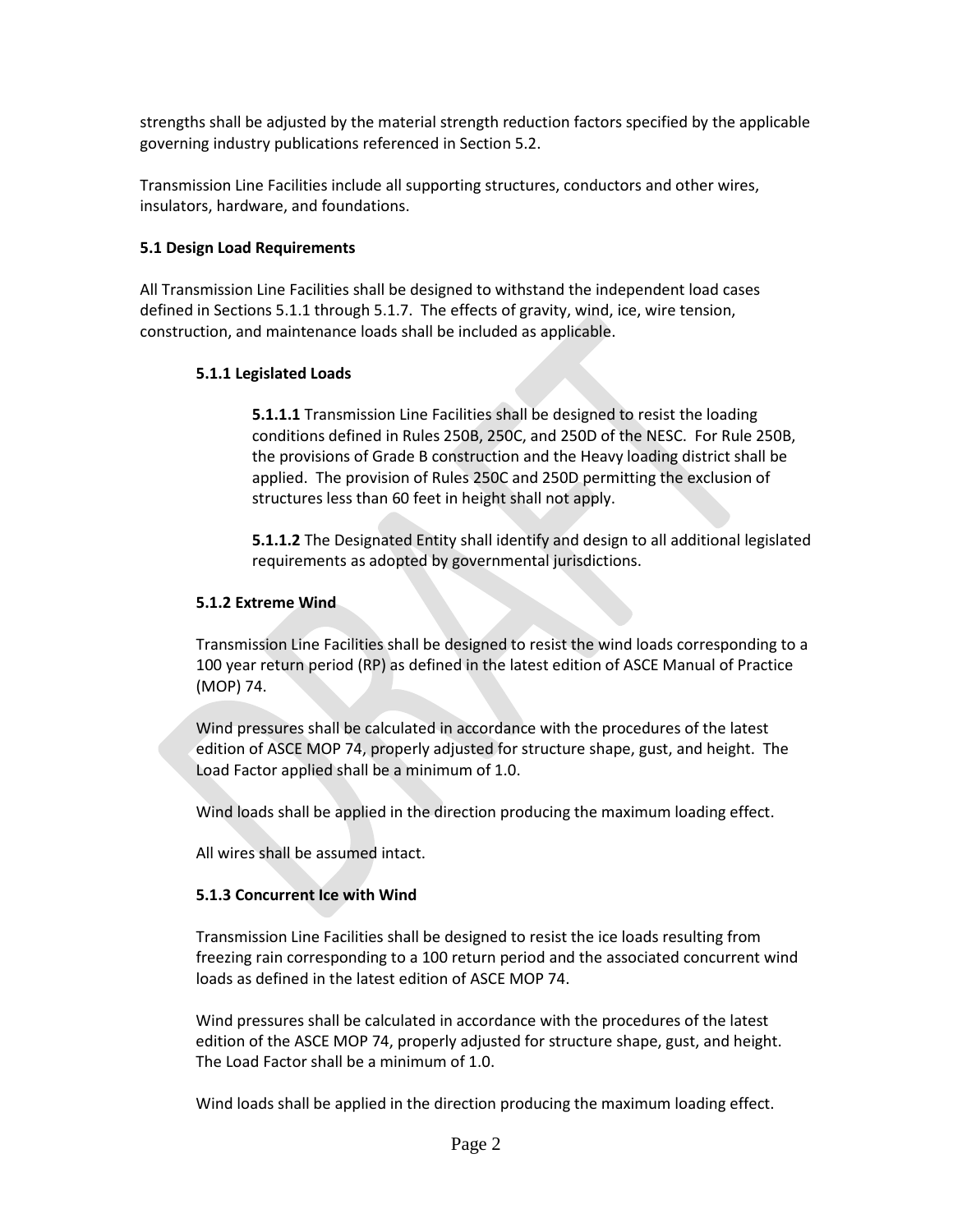The weight of ice shall be considered 57 pounds per cubic foot. The temperature used shall be either the values specified or 32°F. The Load Factor shall be a minimum of 1.0.

All wires shall be assumed intact.

# **5.1.4 Heavy Ice**

Transmission Line Facilities shall be designed to resist ice loads resulting from freezing rain, snow, and in-cloud icing as defined in Sections 5.1.4.1 through 5.1.4.4.

In each case, the weight of ice shall be considered 57 pounds per cubic foot, the temperature 0°F, and the wind speed 0 mph. The Load Factor shall be a minimum of 1.0. All wires shall be assumed intact.

**5.1.4.1** Transmission Line Facilities shall be designed to resist the effects of a minimum of 1.0 inch radial ice resulting from freezing rain applied to all wires. Transmission Line Facilities designed for voltages 230kV and greater shall also meet the requirements defined in Sections 5.1.4.2, 5.1.4.3, and 5.1.4.4.

**5.1.4.2** Transmission Line Facilities designed for voltages 230kV and greater and constructed in the following states/districts or portions thereof, shall be designed to resist the effects of a minimum of 1.5 inches radial ice resulting from freezing rain applied to all wires.

- District of Columbia
- New Jersey
- Pennsylvania, within 100 miles of the coast of the Atlantic Ocean
- Delaware, within 75 miles of the coast of the Atlantic Ocean
- Maryland, within 75 miles of the coast of the Atlantic Ocean

**5.1.4.3** Transmission Line Facilities designed for voltages 230kV and greater and constructed in regions with a ground elevation greater than 1500 feet and less than 3000 feet above mean sea level shall be designed to resist the effects of a minimum of 1.25 inch radial ice resulting from freezing rain applied to all wires. Greater values shall be considered in areas known to accumulate larger amounts of ice resulting from freezing rain, or are prone to in-cloud icing or accumulation of snow, and when indicated by historical weather data or sitespecific ice studies.

**5.1.4.4** Transmission Line Facilities designed for voltages 230kV and greater and constructed in regions with a ground elevation greater than 3000 feet above mean sea level shall be designed to resist the effects of a minimum of 1.5 inch radial ice resulting from freezing rain applied to all wires. Greater values shall be considered in areas known to accumulate larger amounts of ice resulting from freezing rain, or are prone to in-cloud icing or accumulation of snow, and when indicated by historical weather data or site-specific ice studies.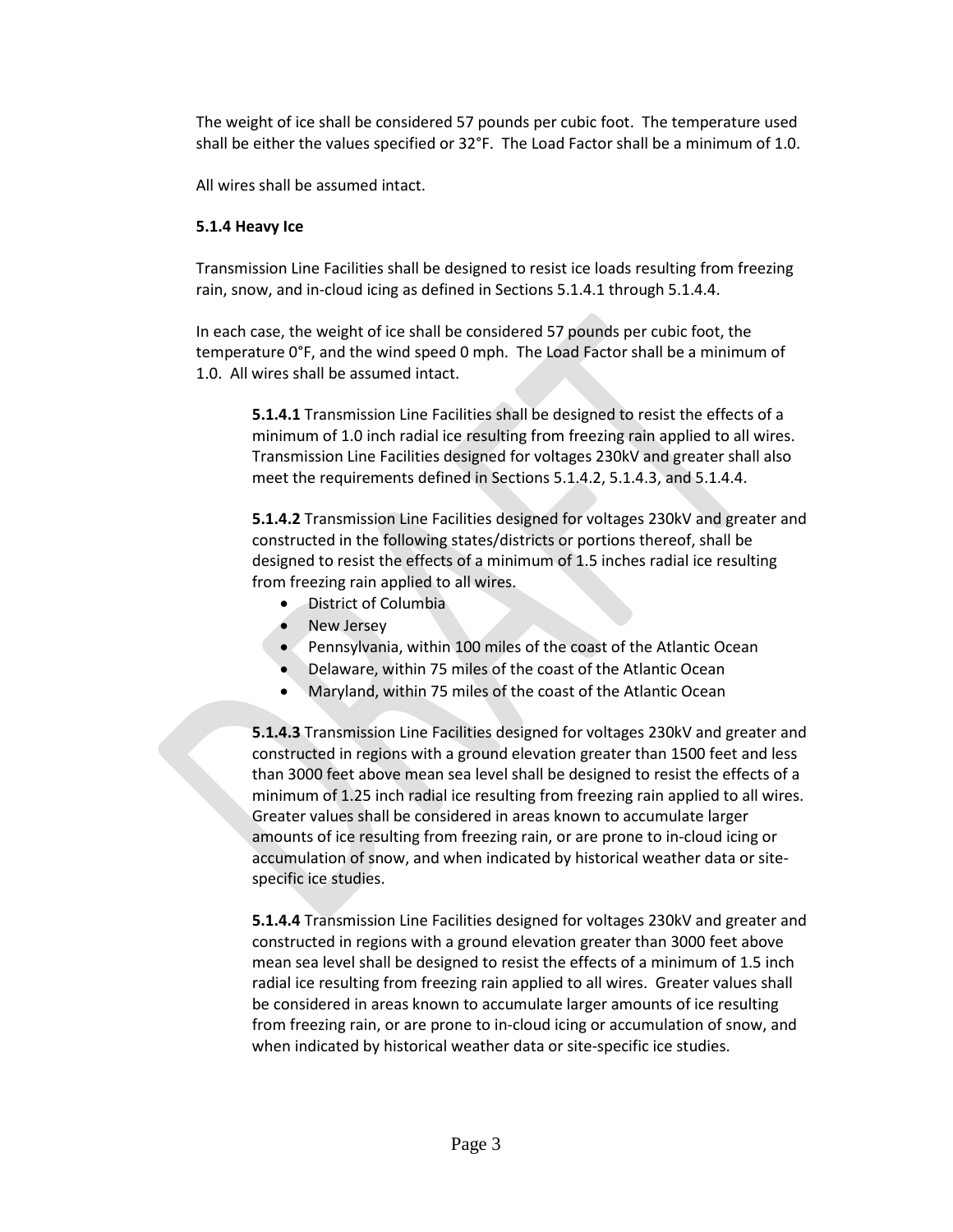#### **5.1.5 Unbalanced Longitudinal Load Cases**

Except as described in Section 5.1.5.1, Transmission Line Facilities designed for voltages 230kV and greater shall be designed to withstand longitudinal loads due to broken wire and differential ice conditions as described in Sections 5.1.5.2 and 5.1.5.3.

Except as described in Section 5.1.5.1, Transmission Line Facilities designed for voltages less than 230kV may be designed to withstand longitudinal loads due to broken wire and differential ice conditions as described in Sections 5.1.5.2 and 5.1.5.3.

**5.1.5.1** These unbalanced load cases do not apply to insulators; however, insulators must be designed such that they do not detach from the supporting structure.

## **5.1.5.2 Broken Wire Loading**

For single conductor phase configurations of both single and multiple circuit structures, only one conductor or one shield wire shall be considered broken in each load case. Each wire shall be broken individually to ensure the maximum loading effect is determined for each component. For the design of suspension structures, the conductor tensions may be reduced by the effects of longitudinal insulator displacement.

For phase configurations with more than one sub-conductor of both single and multiple circuit structures, a minimum of one sub-conductor or one static wire shall be considered broken. Each phase shall be evaluated with one broken subconductor to ensure the maximum loading effect is determined for each component. For the design of suspension structures, the conductor tensions may be reduced by the effects of longitudinal insulator displacement.

The minimum environmental load condition shall be 0.5 inch of ice, 40 mph wind, and 32°F. The Load Factor shall be a minimum of 1.0.

# **5.1.5.3. Differential Ice Loading**

With all wires assumed intact, each conductor and shield wire on one side of the structure shall be loaded with 0.5 inch of radial ice and 40 mph wind at a temperature of 32°F. All conductors and shield wires on the other side of the structure shall be loaded with the specified wind only. The weight of ice shall be considered 57 pounds per cubic foot. The Load Factor shall be a minimum of 1.0.

For the design of suspension structures, the conductor tensions may be reduced by the effects of longitudinal insulator displacement.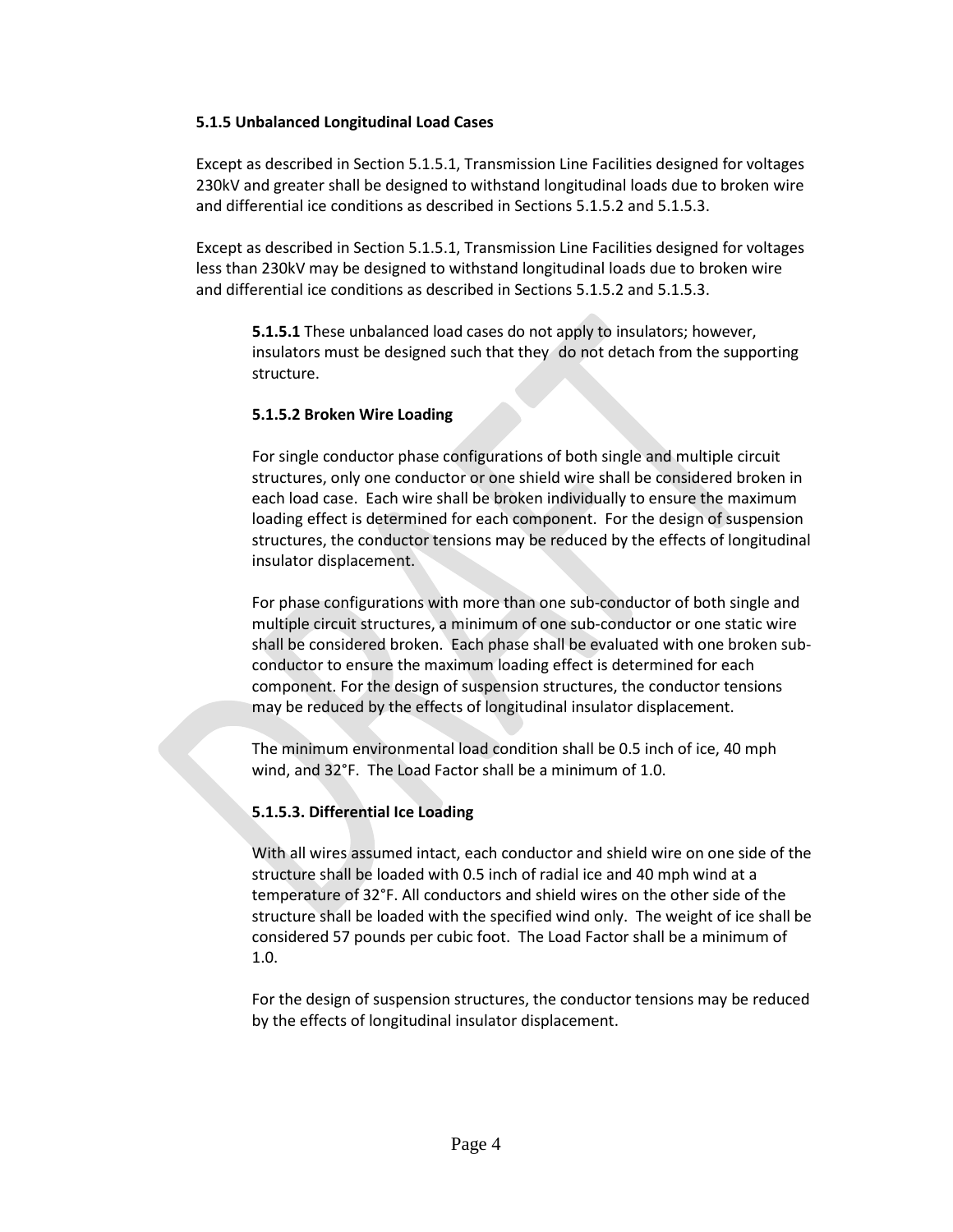#### **5.1.6 Construction and Maintenance Loads**

Transmission Line Facilities shall be designed to facilitate complying with OSHA requirements related to climbing and fall protection, and the provisions of this section.

## **5.1.6.1 Bound Stringing Block**

Transmission Line Facilities designed for voltages greater than 230kV shall be designed to resist longitudinal loads simulating a bound stringing block.

## **5.1.6.2 Climbing and Working Loads**

In areas where climbing or work activities are reasonably anticipated, members of structures shall be designed to support a point load of 250 pounds. The Load Factor shall be a minimum of 1.5.

## **5.1.7. Foundation Loading**

Foundation reactions shall be determined from the load cases presented in Section 5.1. Load Factors shall be a minimum of 1.0.

#### **5.2 Strength Requirements**

Transmission Line facilities shall meet the strength requirements specified in Sections 5.2.1 through 5.2.3.

# **5.2.1 Strength Design Standards & Guides**

Structures and foundations shall be designed to the requirements of the applicable publications:

- *ASCE Standard No. 10, Design of Latticed Steel Transmission Structures*
- *ASCE Standard No. 48, Design of Steel Transmission Pole Structures*
- *ASCE Manual No. 91, Design of Guyed Electrical Transmission Structures*
- *ASCE Manual No. 74, Guidelines for Electric Transmission Structural Loading*
- *ASCE Manual No. 104*, *Recommended Practice for Fiber-Reinforced Polymer Products for Overhead Utility Line Structures*
- *ASCE Manual No. 123, Prestressed Concrete Transmission Pole Structures*
- *ANSI 05-1, Specifications and Dimensions for Wood Poles*
- *IEEE Std. 691, Guide for Transmission Structure Foundation Design and Testing*
- *IEEE Std. 751, Trial-Use Design Guide for Wood Transmission Structures*
- *ACI 318 Building Code Requirements for Structural Concrete and Commentary*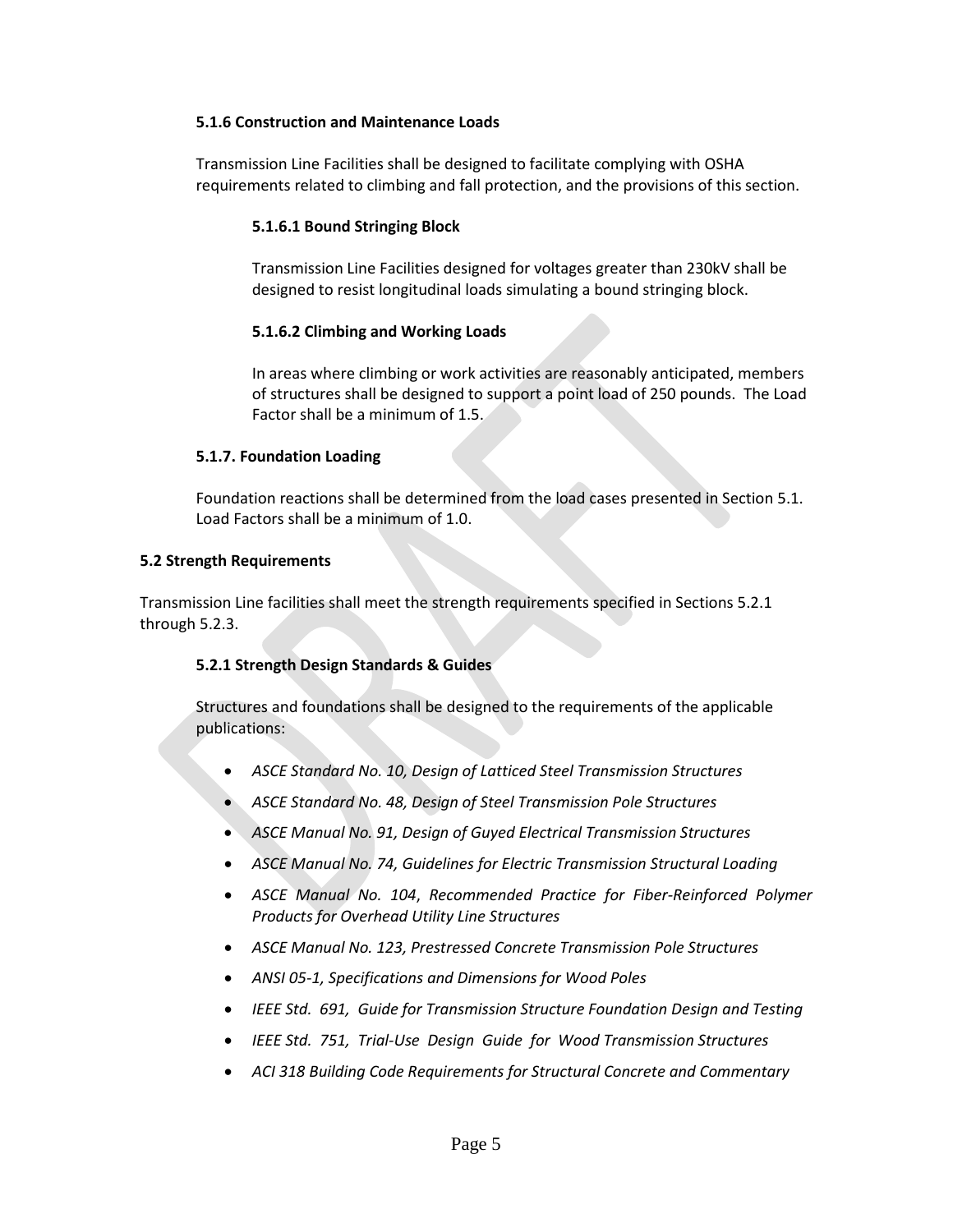# **5.2.2 Line Cascading Mitigation**

To avoid cascading failures, structures shall be designed to withstand the unbalanced longitudinal load cases of Section 5.1.5, or an anti-cascading structure shall be placed every 5 miles.

## **5.2.3 Geotechnical Requirements**

A geotechnical investigation shall be the basis of the final foundation design parameters.

## **6.0 ELECTRICAL DESIGN PARAMETERS**

Conductor selection and configuration, including conductor size and the number of subconductors, shall consider electrical system performance parameters such as voltage, stability, losses, impedance, corona, electric and magnetic fields, audible noise, and television and radio interference. To correct for voltage imbalance, the phases may be transposed.

The estimated levels of audible noise and EMF values shall not exceed those required by governmental jurisdictions. These estimated values shall be determined by calculations specific to the proposed transmission facility.

## **7.0 RIGHT-OF-WAY**

Rights of way shall be proportioned so that NESC horizontal clearances to buildings are maintained at the edges. Widths shall be calculated with the wires displaced from rest by a 6 psf wind at 60°F with no ice and at final sag. Deflection of flexible structures and insulator swing shall be considered where appropriate. The Designated Entity shall ensure that the right of way width meets their Vegetation Management clearance guidelines to ensure compliance with NERC FAC-003 requirements.

Consideration shall be given to acquiring uniform right of way widths.

# **8.0 INSULATION, LIGHTNING PERFORMANCE, & GROUNDING**

Insulation, grounding, and shielding of the transmission system (line and station) shall be coordinated between the Designated Entity and the Transmission Owner(s) to which the project interconnects to promote acceptable facility performance. The resulting design shall approach the targeted lightning performance defined below.

- Voltages 345kV and greater 1 Outage/100 circuit miles/Year
- 230kV 2 Outage/100 circuit miles/Year
- 138/115kV 3 Outage/100 circuit miles/Year
- 69kV 4 Outage/100 circuit miles/Year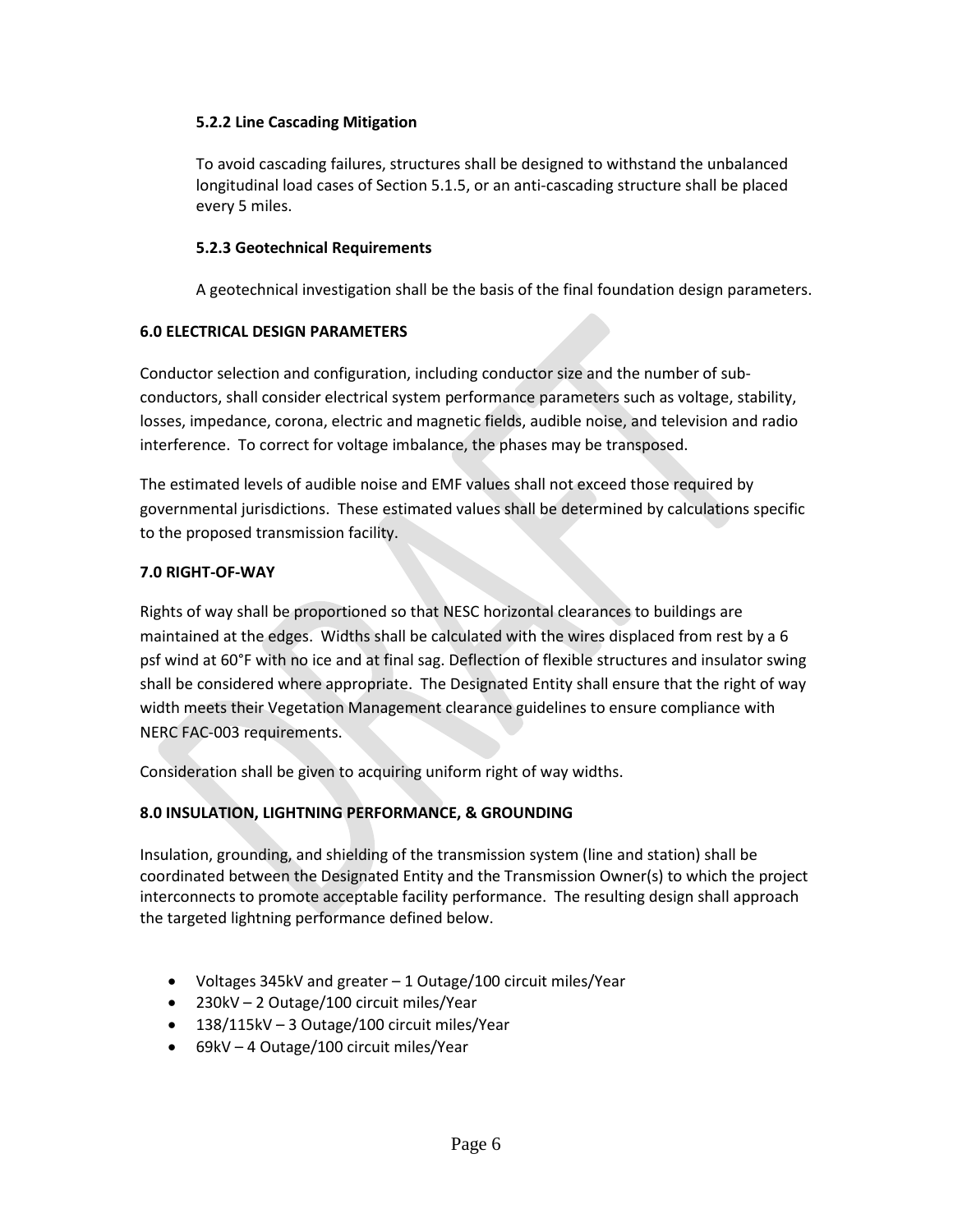Surge arresters, if installed, shall be applied in a manner that reduces the likelihood that the arrester or any of its associated hardware will interfere with reliable normal operation of the line in the event of surge arrester electrical or mechanical failure.

# **9.0 CLEARANCES**

# **9.1 General**

Unless otherwise stated, all clearances shall meet or exceed those defined in the NESC.

Clearances shall be maintained applying the maximum operating voltages defined in PJM Manual 3, "Baseline Voltage Limits", Exhibit 3, Section 3.3.1. The circuit transient overvoltage (TOV) shall be used when considering the alternate clearances permitted by NESC Rules 232D, 233C3, 234H, 235B3.

When a proposed transmission line crosses over an existing supply or communication line, the position of the lower wire shall be determined by a straight line between attachment points, unless specific sag/tension information for the lower wires are known. When the sag/tension characteristics of the lower wires are known, the requirements of the NESC rules may be applied.

# **9.2 Live Line Maintenance Requirements**

Adequate clearances shall be provided when live-line maintenance requirements are proposed by the Designated Entity for a line design for any of the following maintenance activities:

- Climbing inspection
- Hot stick maintenance for the specified line components
- Live line maintenance for the specified line components using specified lift equipment
- Helicopter live line maintenance for the specified line components using the specified helicopter

All live line maintenance clearances shall be determined using the OSHA calculation methods for the specified circuit TOV, breaker design, and maintenance program.

# **9.3 Vertical Clearances**

The vertical conductor clearances of Section 23 of the NESC shall be maintained at the NESC stated conditions. All terrain points under the conductors shall be considered to be traversable by vehicles. The buffers defined in Section 9.5 shall be applied.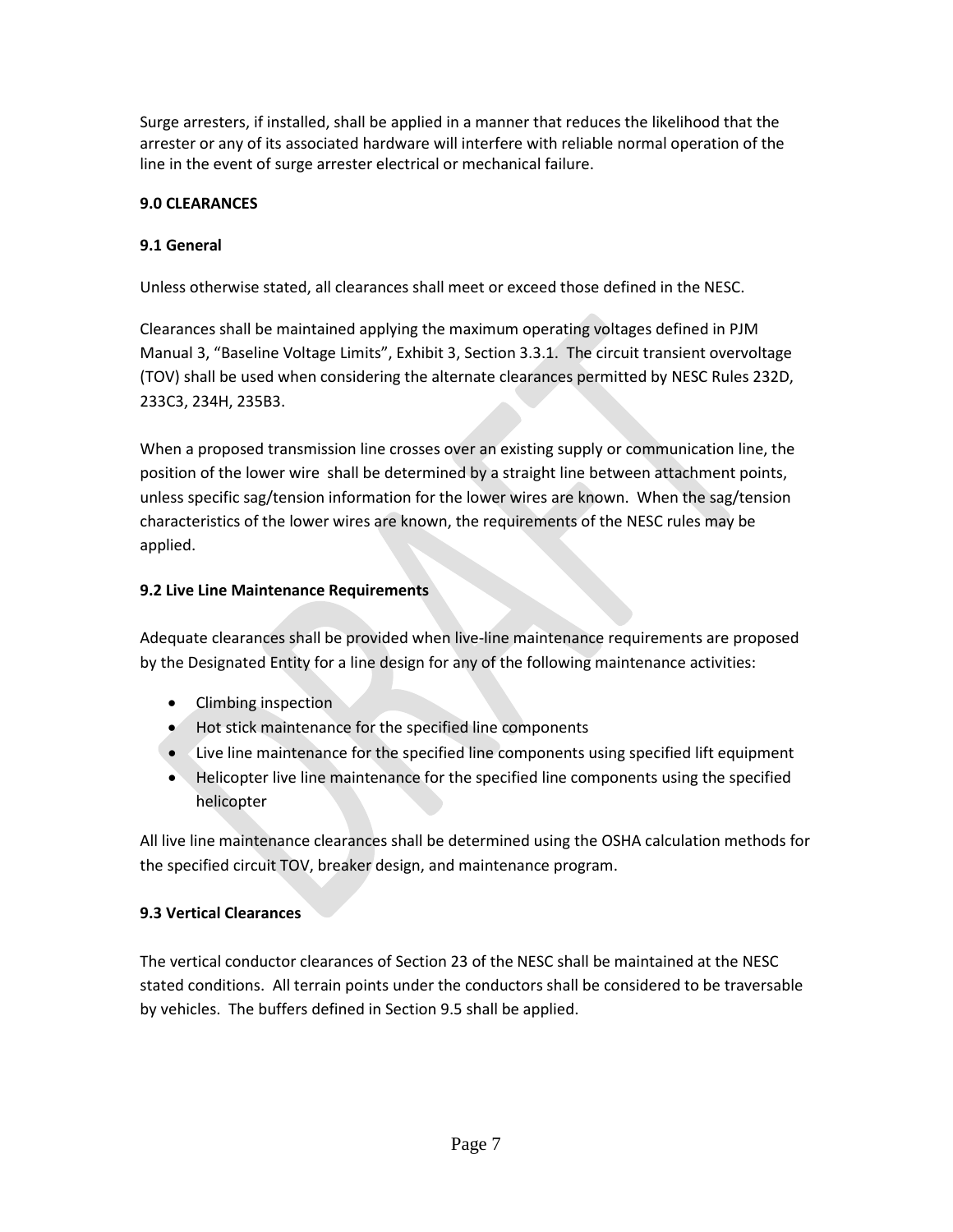## **9.4 Horizontal Clearances**

The horizontal conductor clearances of Section 23 of the NESC shall be maintained at the NESC stated conditions. The buffers defined in Section 9.5 shall be applied.

## **9.5 Clearance Buffers**

.

Due to uncertainties and inaccuracies in surveying and installation of foundations, structures and conductors, the calculated position of the conductors shall be increased as specified in Sections 9.5.1 and 9.5.2 to ensure that NESC requirements are met.

## **9.5.1 Vertical Clearance Buffer**

The vertical clearance buffer shall be 3'-0".

# **9.5.2 Horizontal Clearance Buffers**

The horizontal clearance buffer shall be 2'-0" to other obstructions. This buffer does not apply to clearances to the supporting structure.

#### **9.6 Electrostatic Clearance**

The short circuit current discharge requirements of NESC Rule 232D3(c) shall be met.

#### **9.7 Clearances over Waters of the United States**

Clearances over the waters of the United States shall be the larger of the NESC requirements in Rule 232, or the clearance determined by the Army Corps of Engineers, plus the buffer defined in Section 9.5.

#### **9.8 Galloping**

#### **9.8.1 General**

Lines shall be designed to limit the likelihood that conductor/shield wire galloping will result in a circuit momentary operation. Galloping shall be addressed by one or a combination of the following methods:

- Providing conductor clearances at the structure which produce the in-span conductor clearances defined in Section 9.8.3.
- Install in-span interphase insulators or anti-galloping devices designed to reduce the possibility and/or severity of conductor galloping.
- Install twisted pair conductor.